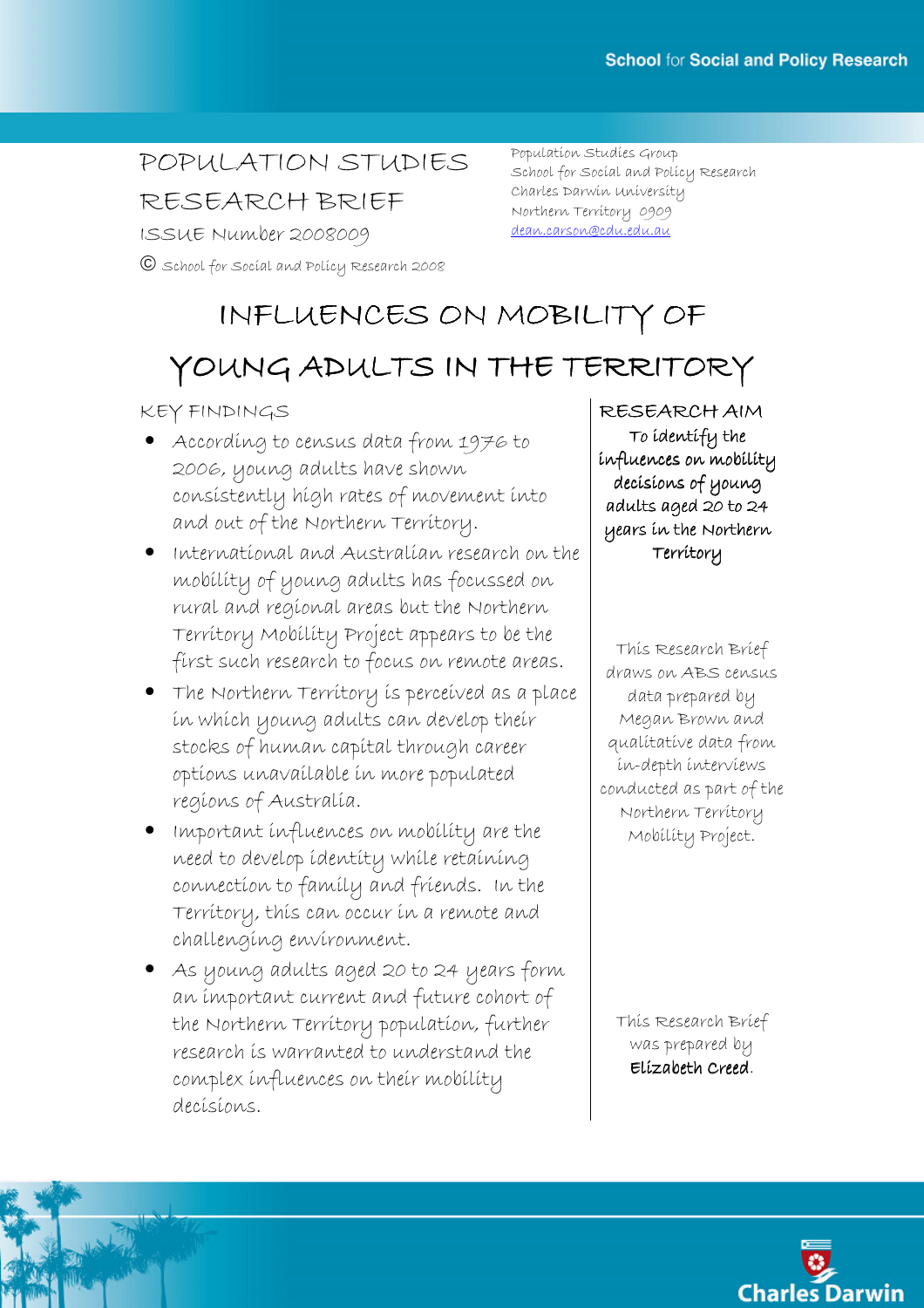## **Background**

Young people aged 15 to 24 years are easy to overlook as a population of interest in Northern Territory mobility studies as many in this age group would be dependent students moving with their families. However, from 1976 to 2006, ABS census data show that 15 to 24 year olds have consistently had the highest rate of in-migration to the Northern Territory of any age group. In addition, from 2001 to 2006, they were the only age group with a positive rate of net migration. On the other hand, this group also has high rates of out-migration. Together, these factors signify the important impact the mobility of young adults has on population turnover in the Northern Territory.

This Research Brief investigates a specific subset of the Northern Territory youth population (i.e. young adults aged 20 to 24 years as they are less likely than younger people to be dependent students) to understand through a conceptual and thematic analysis the influences on their decisions to move within the Territory, move into and out of the Territory, or remain in place.

## **What do we already know?**

International studies of youth migration which highlight issues relevant to the geographic and social situation of remote areas in the Northern Territory include:

- A study of Icelandic communities which relied on primary industries found that, although young adults with a strong community-based social identity were less inclined to migrate, a strong predictor of out-migration was the perception of limited employment opportunities (Bjarnason &Thorlindsson 2006);
- An investigation in rural areas of Scandinavia found that the lack of economic and recreational opportunities for young women in a male-dominated geographic periphery operated as a motivator for migration to larger population centres (Dahlstrom 1996);
- Two studies of out-migration of young people from rural Scotland investigated the role of family and social networks (Stockdale 2002) and the influence of parents, who were either in-migrants themselves or locals, on their children's decisions to stay or leave (Jones 1999);
- Using Canadian census data, Molgat (2002) found that youth from areas outside major urban centres were more likely to leave home than their urban counterparts but the reasons for leaving home (i.e. study, work and achieving independence) did not differ much according to gender; and
- A European study which found that young people without the accumulated location-specific insider advantages of older workers were more likely to be mobile than older people (Tassinopoulos et al 1998).

Three recent Australian studies, two from Victoria and one from Tasmania, have focused on motivations for migration of young people from rural locations. In addition to the more obvious factors of seeking employment and education opportunities, Eacott and Sonn (2006) addressed the role of place attachment and community satisfaction as motivating factors in decisions to migrate from small Victorian towns. While many young people would like to stay in rural Victoria, Geldens' (2007) research found that the fear of being seen as a failure was a powerful force

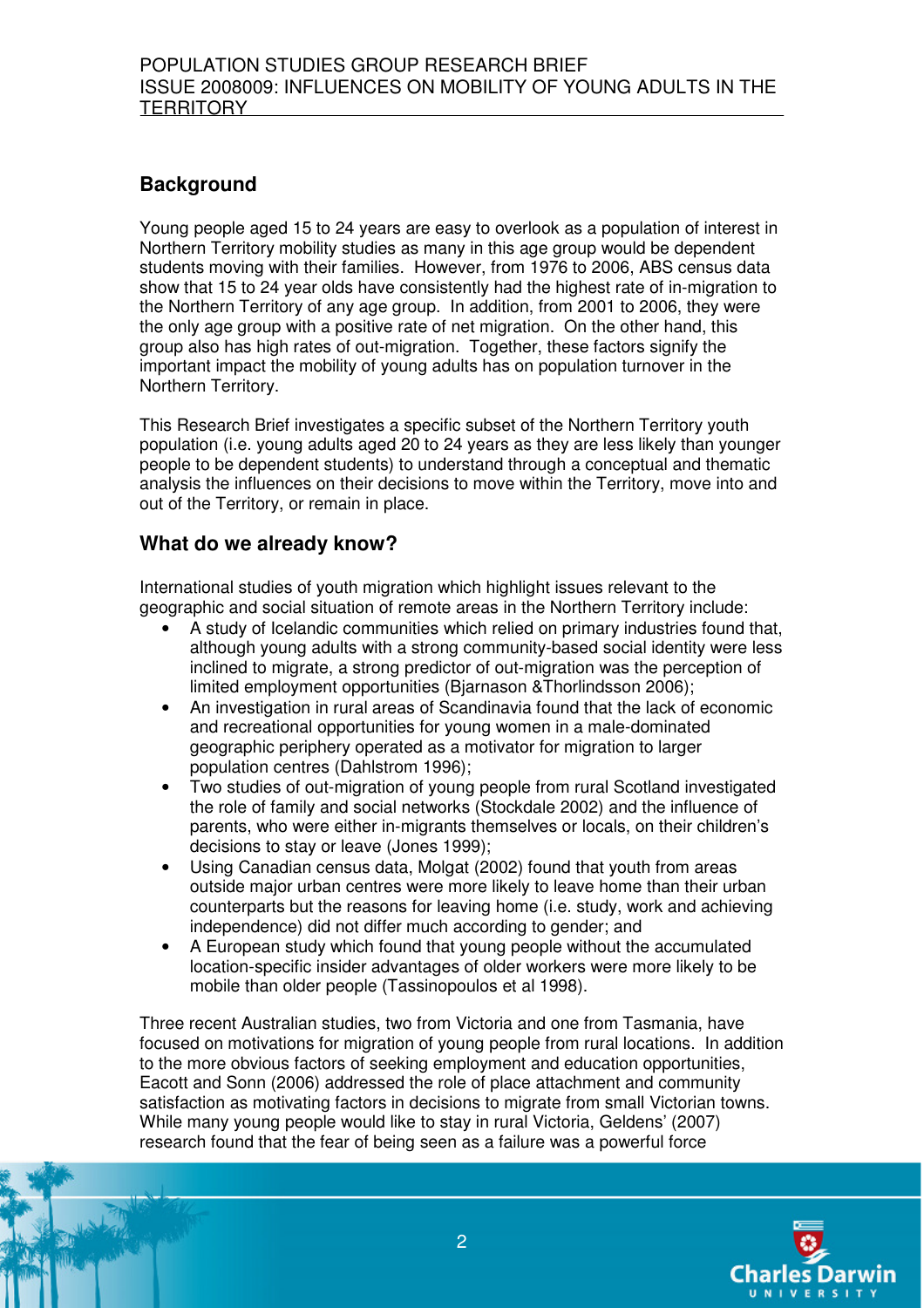encouraging them to move, irrespective of their personal wishes. In contrast, Easthope's (2007) study of return migration of young Tasmanian's found that their recognition of the existence of networks between Tasmania and the rest of the world enabled them to contemplate mobility (leaving and returning) while dominant community perceptions of Tasmania as a physically isolated and unique place stigmatised young adults for returning.

### **Who were the research participants?**

This Research Brief presents insights gained from qualitative research undertaken as part of the Northern Territory Mobility Project. In-depth interviews were conducted with 12 young adults aged 20 to 24 years. Two of the participants had been born in the Territory while five others had moved into the Territory with their families as children or teenagers; these long-term residents had lived in the Territory for periods ranging from 8 to 20 years. The remainder had lived in the Territory for periods of 4 months to just over two years. Five participants were out-migrants residing in other Australian states.

| <b>Name</b>               | Age | Place of birth  | <b>Status</b>     | Occupation                |
|---------------------------|-----|-----------------|-------------------|---------------------------|
| $Im$ ogen $\overline{a}$  | 20  | Melbourne, VIC  | Single            | Admin clerk               |
| Mary <sup>(a)</sup>       | 20  | Darwin, NT      | Partnered         | Admin clerk               |
| $Elliott^{(a)}$           | 21  | Remote town, NT | Single            | Uni student (law)         |
| Meagan <sup>(a)</sup>     | 22  | Rural town, NSW | Single            | Library clerk             |
| Mark <sup>(a)(c)</sup>    | 22  | Adelaide, SA    | Partnered         | Uni student (medicine)    |
| Leonie <sup>(b)</sup>     | 23  | Brisbane, QLD   | Single            | University researcher     |
| Sonja <sup>(b)(c)</sup>   | 23  | Rural town, WA  | Single            | Nurse (post-grad student) |
| Robina <sup>(a)</sup>     | 24  | Sydney, NSW     | Partnered, 2 chn  | Uni student (nursing)     |
| Cameron <sup>(b)(c)</sup> | 24  | Adelaide, SA    | Single            | Truck driver              |
| Deborah <sup>(b)</sup>    | 24  | Rural town, NSW | Partnered         | NT govt public servant    |
| Jacinta <sup>(b)(c)</sup> | 24  | Sydney, NSW     | Single            | Fashion designer          |
| Kathryn <sup>(a)(c)</sup> | 24  | Melbourne, VIC  | Single, one child | Parent                    |

Figure 1: Sociodemographic information about participants at time of interview

Note: (a) Long-term resident; (b) Short-term resident; (c) Out-migrant

### **What influences mobility of young adults in the Northern Territory?**

#### **Employment**

Young adults perceive the Northern Territory as a place where they can develop their human capital by being given opportunities and responsibilities not available to them in areas of larger population where competition for employment is fiercer. While yet to develop a strong career commitment, the occupational flexibility this allows young adults enables them to try out different occupations and different modes of employment (e.g. short-term, fly-in-fly-out). This flexibility can work to the advantage of employers and organizations which require staff mobility. Some interview participants deliberately chose careers such as nursing and journalism to enable them to move around Australia.

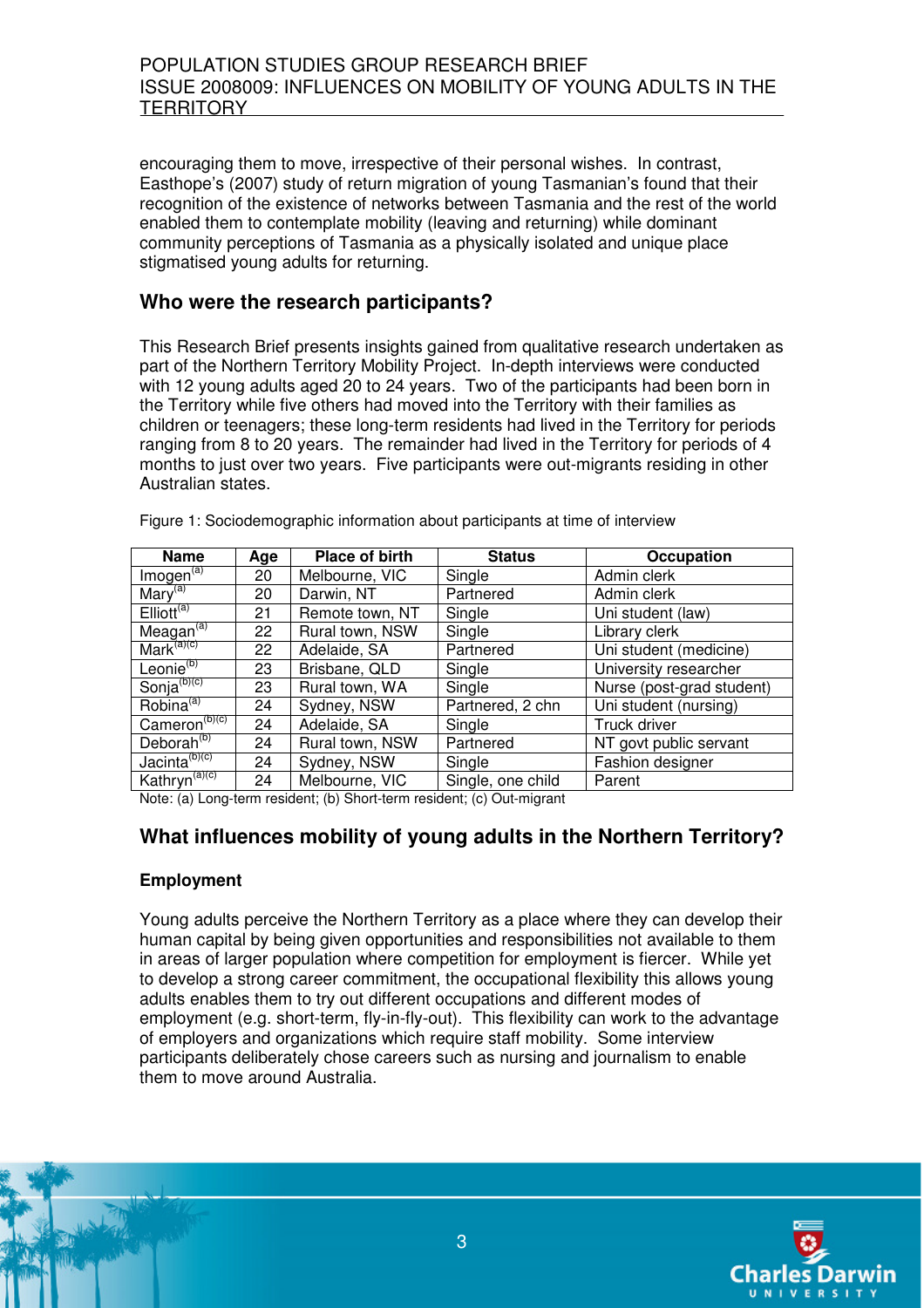#### **Education**

None of the young adults interviewed had moved to the Northern Territory for education. However, one interview participant from a small rural town had moved to Darwin to commence tertiary education and another is currently studying in Alice Springs. Although a third participant considers the Territory as 'home' and plans to return here once qualified, he currently lives and studies at a regional campus in New South Wales as it is the only institution in Australia which offers the double degree he is undertaking.

#### **Social norms**

Young adults add to their own concept of the world through the opinions of their peer group, family and community. Several short-term in-movers said "all their friends had moved away" from their place of origin, thus loosening the friendship ties which might have encouraged them to stay in those places. Many long-term residents had siblings who had also travelled or lived away from the family's home state. Parents who had been in-movers to the Northern Territory had established a family norm of mobility. The reality of population turnover as an established community norm creates a culture where 'moving on' is acceptable.

#### **Connectivity**

Information and communication technologies allow young adults to remain emotionally connected to family and friends despite lack of geographic proximity. Social networking sites are also used by an increasing number of young adults to remain connected to existing networks of friends with whom they may not often have face-to-face contact. Security through connectivity means that moving on does not necessarily result in the fracture of social relationships.

#### **Developing identity**

Personal and social identities of young adults are shaped in part by their life experiences; three of the participants had already developed strong self-identities through living overseas temporarily during their teenage years. The different experiences available to young adults in the Northern Territory are a strong 'pull' on mobility. Being removed from the constraints of one's usual life, young adults perceive the Territory as a place where they can "find themselves" and gain the independence essential to an adult identity.

#### **Remoteness**

The remoteness of small towns necessitates movement within the Northern Territory to larger population centres for education or employment while the remoteness of Territory destinations from the rest of Australia is an attractive factor for some young in-migrants. Young adults are attracted to the Territory by a sense of adventure engendered by the opportunity of challenging themselves in an unknown and sometimes difficult environment. As Sonja said: "Moving to Darwin was a place that was about 4,000 k's away from anyone I knew. I had no backup support. I had no